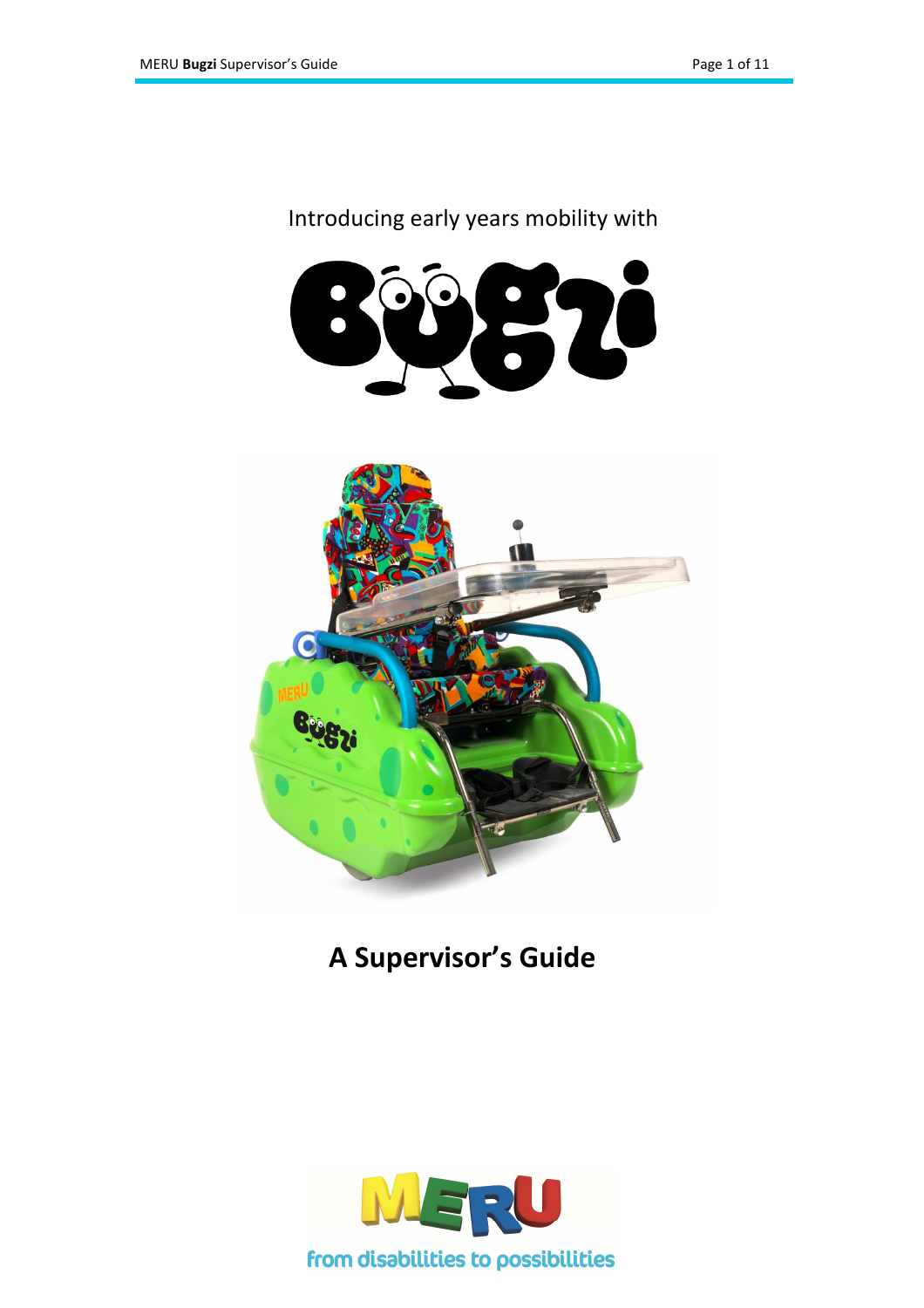## **Introducing Bugzi**

Bugzi is all about discovery. It is about exploring and learning and growing as people. Mobility is a fundamental aspect of human nature. We start at an early age, typically six months, long before walking is mastered. We kick and wriggle, rock and roll and strive eventually to crawl or shuffle about. We investigate, examine, touch and taste everything we can get our hands on, interacting with other people, objects and the space around us. By the time we are able to walk we have already travelled many miles under our own steam, fallen over, bumped our heads, made friends and learned where to find our favourite toys.

These experiences provide much of the nourishment that our brains need at this stage in order to develop, because it is external stimuli that create neural pathways and connections. By the age of 2 our brains are 90% of their adult size, and shaped by millions of individual experiences of people, objects, space and motion.

Our ability to communicate as small children also depends very heavily on mobility. With few words at our disposal we must direct the attention of others in various physical ways. All our emotions as small children have active physical expressions – from running up and giving you a cuddle to throwing ourselves on the floor and having a tantrum.

Bugzi is designed to enable non-mobile children to have more of these vital formative experiences. It gives them independence, and places them at a level where they can play with other children, and the objects and spaces of the child's world. It is not a substitute for crawling or walking, but it goes a long way towards enabling children to share in the discovery and excitement of being mobile, and to help them enjoy the company of other children and adults in a more interactive way.

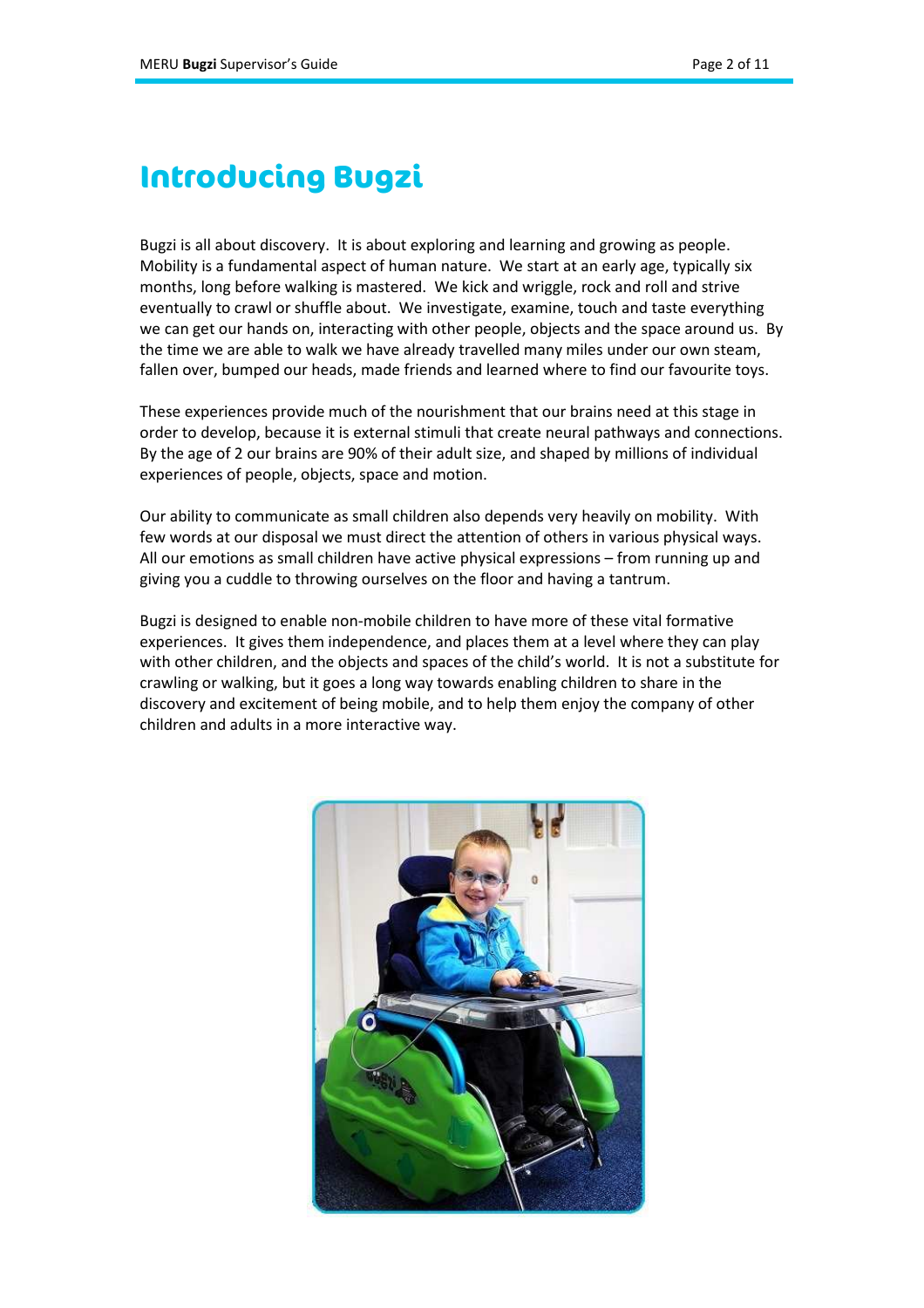## **Safety first**

Bugzi has been specifically designed to provide powered mobility to very young children. We have done our best to make it as safe as possible - the body shell surrounds the driver protecting from impacts and its soft curves help to prevent injury to the driver and people around them. The drive wheels are completely enclosed, and spoke-less, so it is almost impossible to trap fingers in them. Bugzi is low and stable and does not topple easily.

It has been rigorously tested against the requirements of the Medical Devices Directive (EU legislation governing the safety of this type of equipment). We are not aware of any incident in the years since the first trial Bugzies were issued where injury has been caused to a child.

However, there are *potential* dangers and any young child requires intensive supervision.

#### **Summary of serious risk issues**

These are the hazards most likely to cause serious injury to the occupant of Bugzi:

- Bugzi topples over when going down steps
- the child hits their head when driving forwards or reversing,
- **E** impact of Bugzi against solid objects (walls etc.)
- electric shock if Bugzi is immersed in, or splashed with large quantities of liquid
- Bugzi topples over if children in addition to the driver attempt to climb onto it



**NEVER USE NEAR UNGUARDED STEPS**

# **Authorised Usage**

**Bugzi** is intended to be used in the following situations. It should not be used in any other situation:

- as a child's Class A electric wheelchair (indoor use only)
- **•** only under adult supervision
- in dry conditions
- by a single child not exceeding 25 kg in weight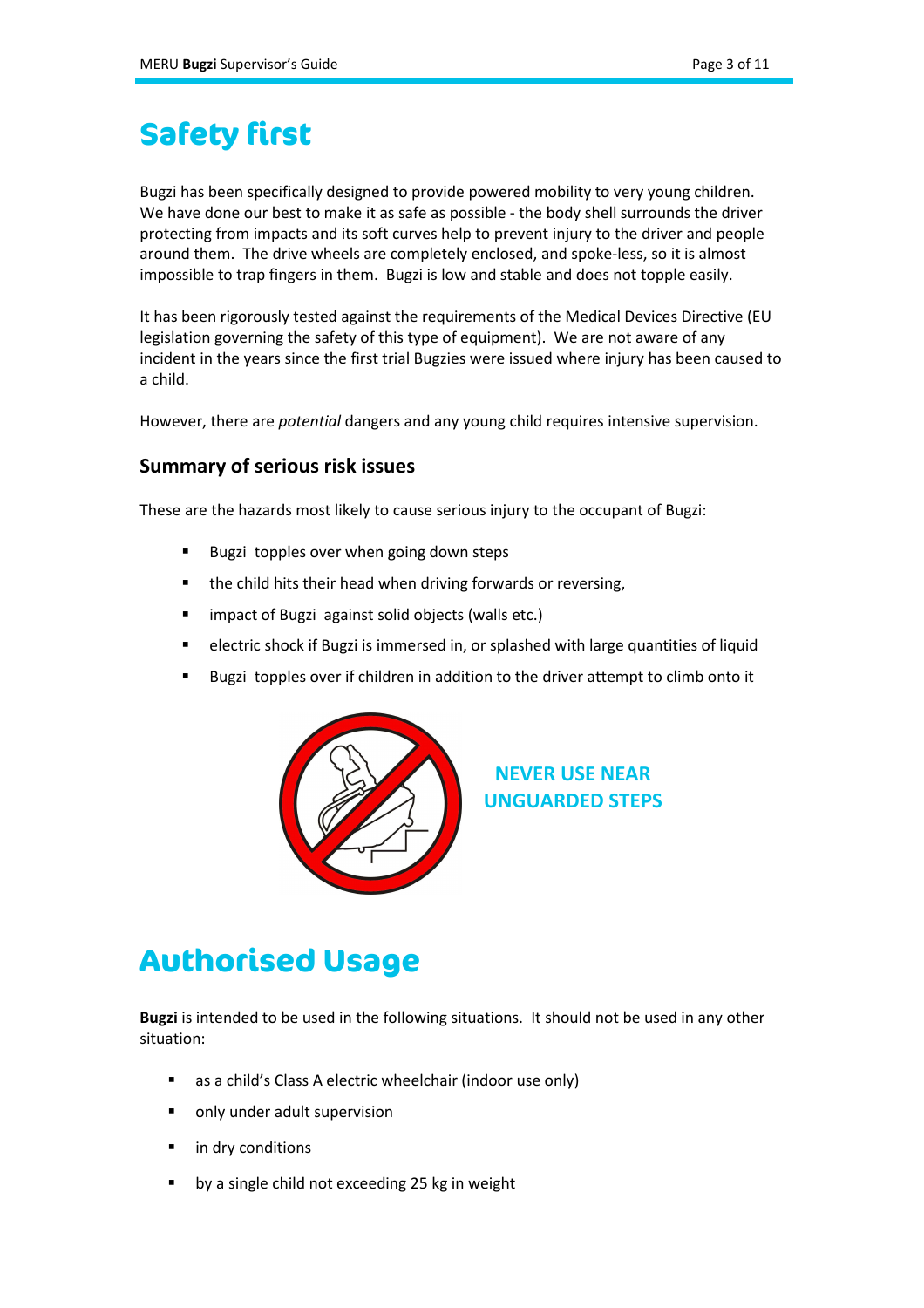- indoors on flat floors with steps not exceeding 20mm in height, or outdoors on hard, flat surfaces, away from slopes and steps, with undulations not exceeding 20mm
- with the child wearing head protection if there are obstacles at head height (such as table tops) which the child may come into contact with.
- Supervisors must be trained in the correct set-up and operation of Bugzi and must familiarise themselves thoroughly with the contents of the *Instructions for Use.*

### **Modification and adaptation**

The Bugzi may not be modified or adapted in any way without the written approval of MERU for each specific adaptation. The device must not be dismantled or modified in any way by any other person or organisation unless authorised by MERU.

### **Safety precautions**

#### **Failure to observe these precautions may result in injury**

- Bugzi is for indoor use only
- **Use only under adult supervision**
- Use only a MiniCAPS seat correctly prescribed for each individual child
- **Ensure child is appropriately harnessed in seat and all mountings and straps are** properly fastened
- **Ensure that the seat has an appropriate headrest**
- Consider head protection for the child
- Ensure all obstacles are removed from the immediate environment, or suitably protected, particularly those at the child's head height, such as table tops, and small objects on the floor
- Ensure programming of controller is appropriate to the abilities of the child
- Ensure child and carer have appropriate levels of training and supervision to safely operate the Bugzi
- The controller must be individually prescribed to each child and set up by a competent person, and must not be used by any other child
- Seat must be installed correctly and checked prior to every session of use
- Ensure correct interface board is used for the seat, and that it is changed when the seat size is changed
- Ensure set-up of seat and controller is correct for each individual child when changing over from one to another
- Use only specified, approved accessories with Bugzi including seats and battery chargers supplied
- Use of inappropriate chargers may result in damage to batteries and controllers and possible leakage of acid or explosion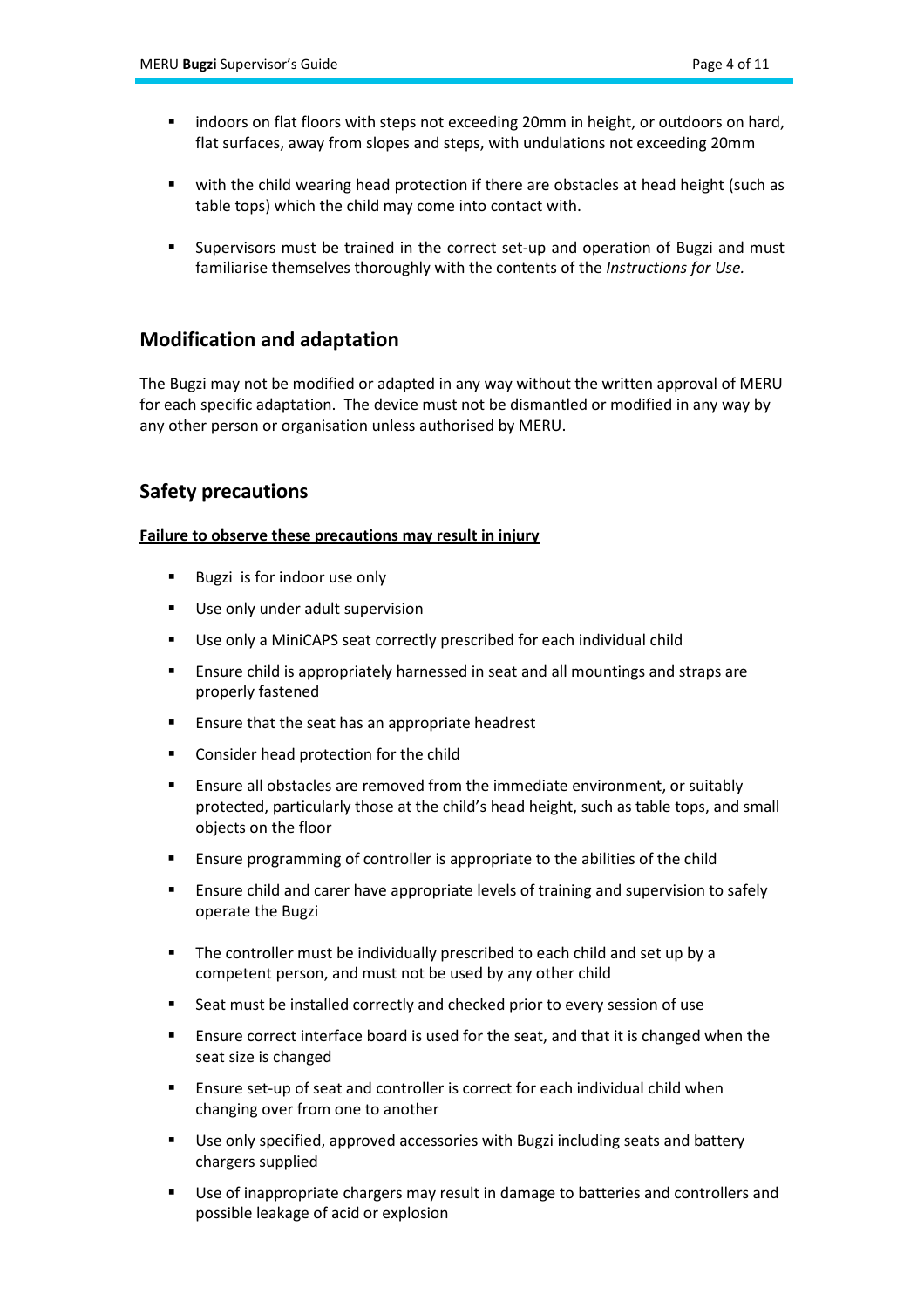- Take care not to trap fingers when changing interface boards and installing seats
- Weight of child must not exceed 25kg
- Maintenance inspections of body shell to be carried out at regular intervals, particularly following collisions
- Unauthorised persons must not disassemble or modify Bugzi
- Do not place Bugzi in direct sunlight for extended periods as body shell may become hot and controller/batteries may overheat
- Liquids must not be spilt on Bugzi, particularly the battery cover
- Failure to clean Bugzi with a damp cloth and disinfectant when changeover occurs between children may result in cross-contamination
- A child with high susceptibility to infection must not share an Bugzi with another child
- Failure to observe lifting and handling instructions may result in injury
- Driving performance of Bugzi may be affected by electromagnetic fields such as emitted by portable telephones and other emitting devices
- Bugzi may disturb the performance of electromagnetic fields such as emitted by alarm systems of shops
- Dispose of leaking batteries with care the fluid may cause acid burns
- Batteries should be disposed of at an approved recycling centre

### **Head protection**

Because of the danger of the *Bugzi* pilot hitting their head on obstacles such as table tops, and the risk of *Bugzi* toppling over where steps or other obstacles may be present, it is recommended that operators wear protective headgear. MERU recommends a child's cycle helmet, or other purpose-made and certified protective headgear.

Lifting and handling Bugzi - refer to *Instructions for Use*

### **The "driving" environment**

Children who have no previous experience of independent mobility have things to learn about space, movement, distance etc. which most of us take for granted.

They will discover and learn for themselves, with a little encouragement, if a safe environment is provided. This factor is crucial in ensuring the success of a child's introduction to the Bugzi, because any experience which unsettles the child, particularly in the early stages of discovery, may put a child off using Bugzi indefinitely.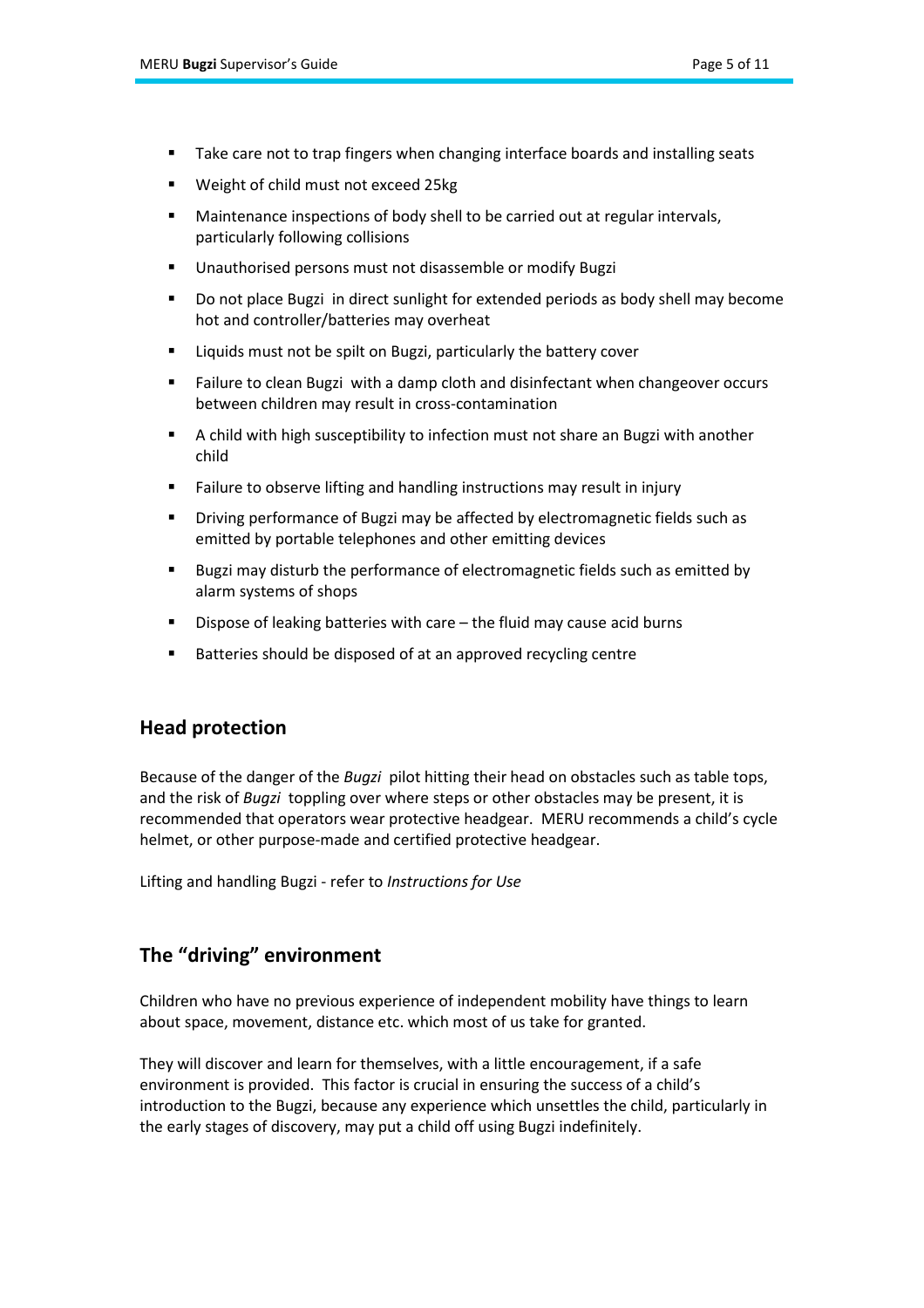| <b>Important preparations</b>                               | Why?                                                                                                                                                                                                                                                                                                                                                                                                                                                                        |
|-------------------------------------------------------------|-----------------------------------------------------------------------------------------------------------------------------------------------------------------------------------------------------------------------------------------------------------------------------------------------------------------------------------------------------------------------------------------------------------------------------------------------------------------------------|
|                                                             |                                                                                                                                                                                                                                                                                                                                                                                                                                                                             |
| Use only on hard, dry, flat<br>$\bullet$<br>surfaces        | Bugzi will not climb steps exceeding 20 mm (3/4") high,<br>therefore its ability to negotiate rough surfaces, slopes and<br>obstacles is very limited, and any attempt to do so may<br>cause Bugzi to topple over, potentially causing serious<br>injury or even death to the occupant. It may also cause<br>damage to Bugzi.                                                                                                                                               |
| <b>Guard steps higher than 20</b><br>$\bullet$<br>mm (3/4") | Use a stair gate or similar. Any attempt to negotiate steps in<br>Bugzi, whether intentional or accidental, may cause it to<br>topple over, potentially causing serious injury or even death<br>to the occupant. Young children can not be expected to<br>know the danger of this, and must not be allowed to find<br>out for themselves!!!                                                                                                                                 |
| <b>Remove other obstacles</b><br>$\bullet$                  | Furniture, toys, ornaments etc. should be removed to create<br>as much space as possible, particularly when a child is first<br>introduced to Bugzi. Table tops present a hazard because<br>they are often at head height for Bugzi pilots. Try to prevent<br>access to them until you are sure the child understands the<br>risk and has mastered the controls, and ensure head<br>protection is worn. Floor standing ornaments may be<br>damaged by inexperienced pilots. |
| Maintain a calm, quiet<br>$\bullet$<br>atmosphere           | Over-excited children are more liable to lose control. Try to<br>minimise the number of people present, at least during<br>early sessions with Bugzi.                                                                                                                                                                                                                                                                                                                       |

# **Seating**

Correctly specified and adjusted seating is crucial to the successful operation of Bugzi. A child must be in a stable sitting position in a Bugzi in order to have maximum functional control. Driving requires considerable concentration and any discomfort or instability will distract the child's attention from the task in hand.

Bugzi accepts the MiniCAPS seating system from Active Design Ltd. The CAPS II Seating System must be finally set and adjusted by a qualified therapist and/or rehabilitation engineer. Please see CAPS II Fitting Procedure supplied with your MiniCAPS seat.

The most important considerations are to make sure:

- The child is sitting well back with a symmetrical pelvis (if possible)
- The seat width and length is correct
- Their feet are on the footplates (straps on if appropriate)
- Knee blocks are in place, if required
- **The tray is fitted symmetrically in front of the child**
- The headrest is in place and at the correct height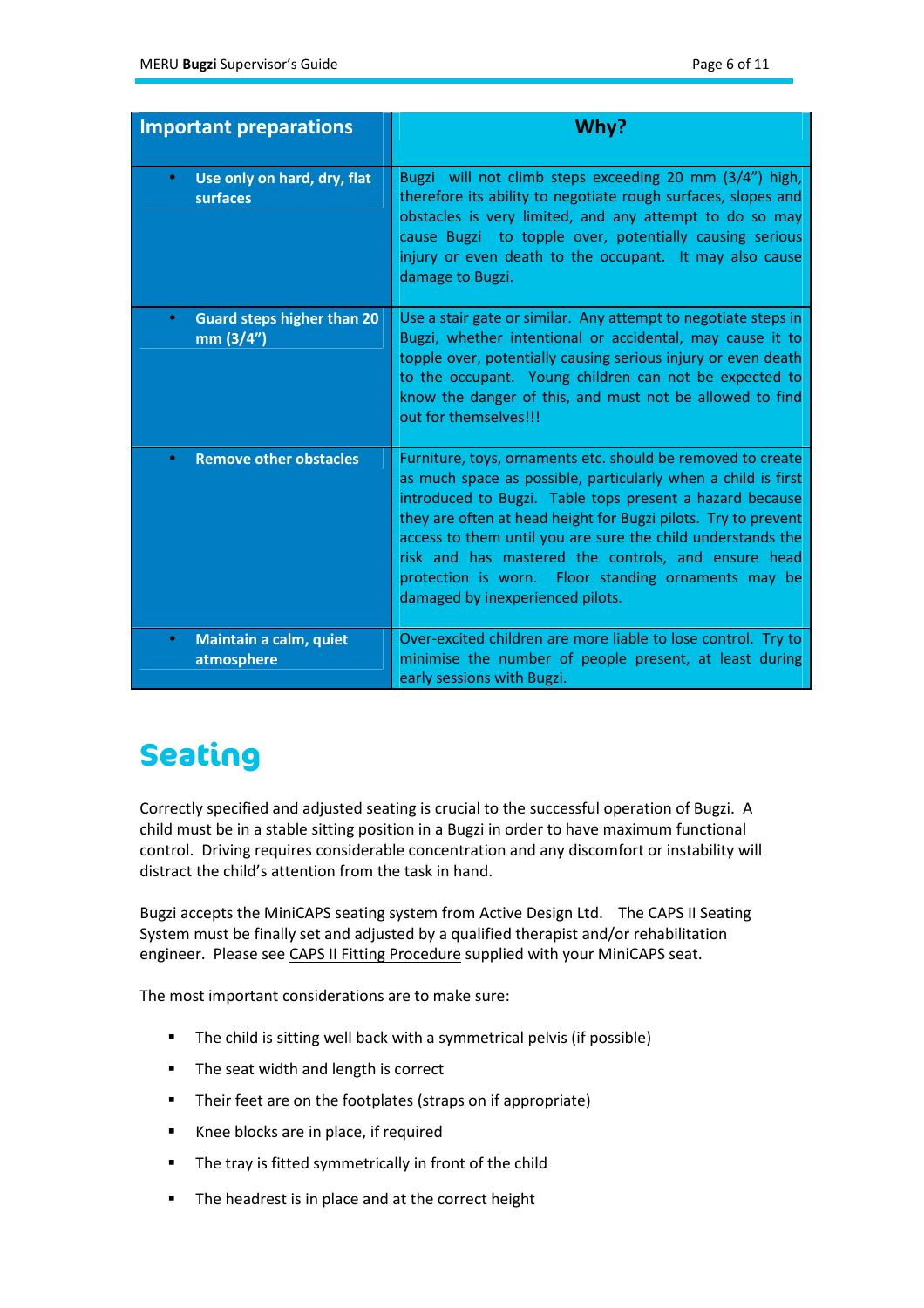## **Controls**

The most important feature of the Bugzi control system is adaptability. The Dynamic DX™ control unit allows a huge range of control options including individual push-buttons, switch panels, switch joysticks, proportional joysticks, sip & puff, head switches – almost any method of control available today.

The usual methods are push-buttons and switch joystick.

#### **Push-buttons**

Bugzi can be supplied with the widely available "Buddy" buttons (or Tash™ switches) (6.5cm across) or the giant 13cm type, but other buttons can also be used including small 2.5cm buttons and switch panels. As long as there is a meter or so of cable and 3.5mm jack plug on the end, any button can be used.

It is not usually necessary to have more than three buttons: - forwards, left and right. Reverse buttons tend to get in the way and in any event Bugzi can spin round to point in any direction. What can be useful is to have a reverse button behind the seat for the supervisor to operate in case the child gets stuck in a corner.

MERU supplies buttons in green, red and yellow with Velcro™ on the bottom. Position them consistently and try to remember:

| Green      | <b>Go! (Forwards)</b> |
|------------|-----------------------|
| <b>Red</b> | <b>Right</b>          |
| Yellow     | Left                  |
|            |                       |

Stick to the same colour and position for each direction helps to avoid confusion. Imagine that every time you got into your car the steering wheel had swapped sides!

### **Joysticks**

There are a number of joysticks that could be used with the Bugzi (or any other powered wheelchair). This includes the full range of proportional joysticks available from Dynamic Controls.

MERU makes a child-friendly one specifically designed for Bugzi called Moozi.

Moozi is a low profile switch joystick with a large flat base making it suitable for attachment to any flat surface with Velcro™. This means it can be positioned anywhere on the tray where the child can reach it easily. No screws or brackets are needed.

Moozi is available in a number of attractive colour combinations and with several different styles of knob.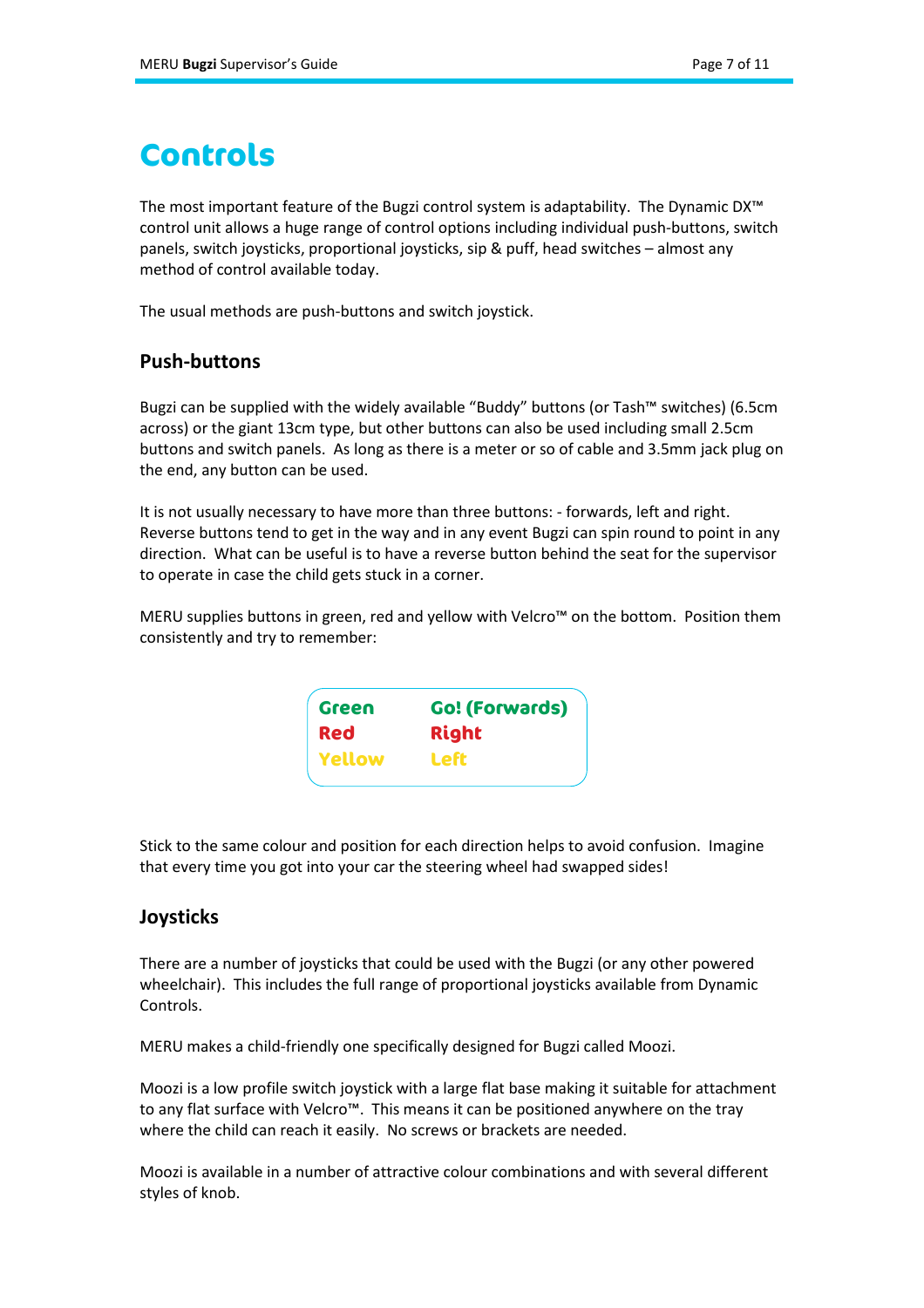

### **Alternative switch mountings**



Switches for operating Bugzi don't have to be flat on they tray in front of the child. They can be mounted in headrests and other locations, or even a combination of places. A Bugzi was recently set up for a boy using head switches for left and right and a tray mounted button for forwards. Do be creative about positioning controls, but also try to be consistent and don't keep changing things until the child has had a good go at it. They will surprise you with their abilities when the motivation is strong enough!





One device to help with switch positioning is Flexzi.

Flexzi is a simple positioning device that allows small and lightweight items (such as switches) to be easily placed in an accessible location for a person to operate. The Flexzi can be attached to any flat surface using Velcro, or can be fixed to a bar or surface edge with a clamp. The stem bends easily to position the device exactly where it's needed. Like Moozi no fiddly screws or brackets are required!

# **Driving**

Now to the fun bit. In collaboration with experienced professionals in this field and from our own experience with Bugzi we have developed a pathway to wheelchair driving for young children. It is a process to help them develop from complete novices to competent wheelchair drivers who are able to move on to indoor/outdoor powered chairs.

### **Managing expectations**

Some children are able to drive a Bugzi within minutes of getting into it. This is a wonderful experience for carers as well as children. We have seen parents break down in tears as their children make their first moves around with Bugzi. However it's important to realise that most children will take quite a long time to get the hang of it. Remember how long it takes children to learn to crawl and walk? It can take months, even years for children to master driving, especially if they have co-ordination difficulties. Some will never be able to drive it fully independently, so please be patient and don't be cross about what your child can't or won't do. Encourage and praise them and observe carefully and you may well be pleasantly surprised by what they can do.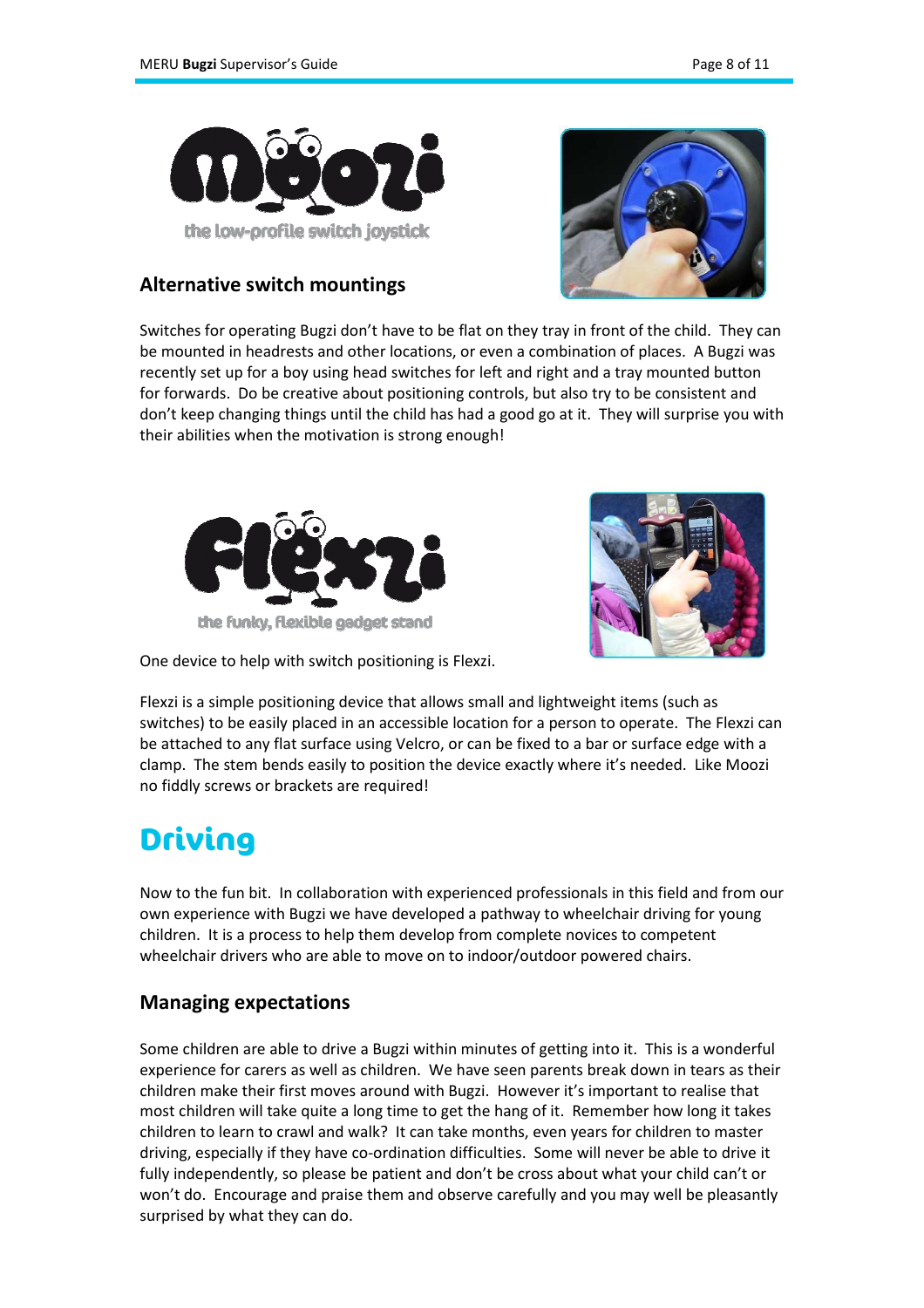#### **Before you start…**

- Try to set up the minicaps seat/tray and switches (so the child does not have to wait a long time to start driving!)
- **Try and create a suitable environment:** 
	- **a calm and familiar place**
	- **not too many people around**
	- **as much space as possible**
	- **remove unnecessary obstacles**
- Allow the child to explore **Bugzi** show them what it does, let them have a go before they get into it. On no account force them into it - this could put them off indefinitely**.** Some children are frightened or just don't feel like it. Try again another day.
- Once it is all set up, step back and let the child experiment don't interfere too much or keep changing things
- Assume that their actions are intentional circling continuously, being still for long periods and crashing are often deliberate
- Supervise carefully but discreetly children don't always like to feel they are being watched

#### **Pathway to driving**

When children are new to Bugzi start them off with a single button allowing left or right turning. This could be a big button (5") or an ordinary buddy button (2  $\frac{1}{2}$ "). If possible place it centrally on the tray or a little towards one side to suggest the direction of turning. If the child can only reach it in a certain position place it there.

Set the speed control to about ½ speed. Too fast and some children will be alarmed, too slow and they may not get the connection between pressing the button and moving. With everything set up and ready to go allow the child to explore the tray and find the button. In some cases they may need a little help.

Press the button to demonstrate what happens, or place their hand on it. The Bugzi will spin around on the spot. Most children are delighted by this and will continue voluntarily to press the button, stopping and starting and spinning round and round.

Try not to interfere too much at this stage. Allow the child the time and space to explore and learn at their own pace. There's a lot for them to take in.

#### **Caution: for most children it's not fast enough to make them dizzy but look out for signs of this as some children are very sensitive to motion and may even be sick.**

As the child gets used to this sensation you can start to play games with them. Try hiding behind and getting them to spin round to face you ("Come and see mummy"). Let them take their favourite teddy for a ride. Try playing "trains" where they start and stop at different "stations" while going round in circles.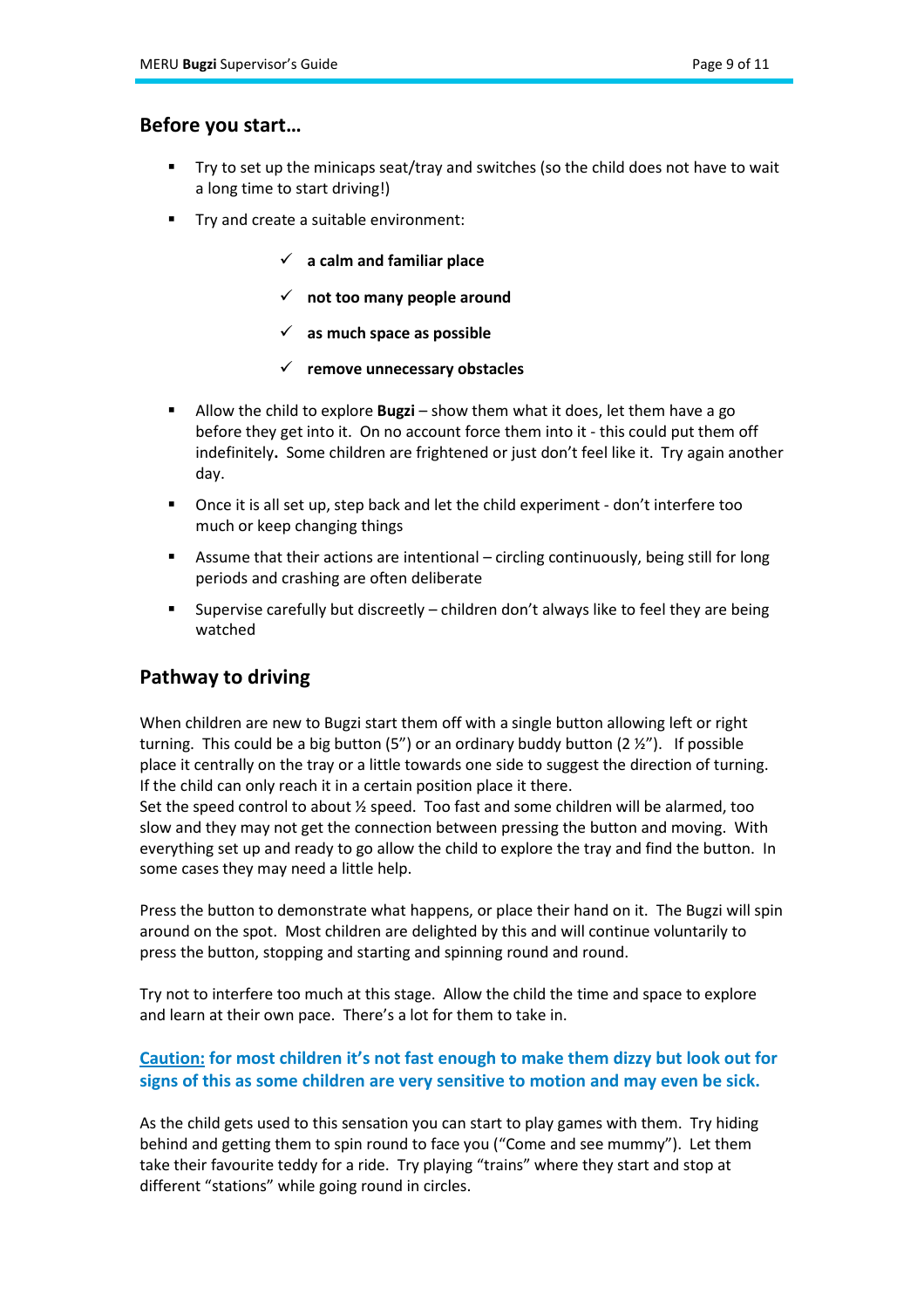At some point, if all goes well, it's quite safe to introduce the second button to allow rotation in the other direction as well. This gives the child a further degree of control and more choices. Always place the second button on the left of the first one for anti-clockwise rotation or on the right for clockwise rotation.

Gradually the child will get used to the concept of self-controlled motion. They have to take in the "cause and effect" relationship and its consequences and also the physical coordination. At the same time they are dealing with a lot of excited adults dancing around them and exhortations to perform. Please be patient at this stage and give the child the time and space to explore and experiment.

The length of time the child will spend at this level varies from a few minutes to indefinitely. You must use your judgement to determine at what point, if at all, it is appropriate for them to move on. The next step is quite a big one – from spinning round on the spot to actually going places.

If they are not ready for it can dent their confidence because it almost always involves a lot of crashing and getting stuck. However this is an inevitable part of the learning process, just as toddlers fall over and bump into things.

A child who is using a power chair for the first time has probably never been allowed to experience the level of bumping and falling that able-bodied children rely on to learn the importance of skilled and careful manoeuvring.

- Site the buttons to left / right / centre of the child either on the tray on the Velcro or on an adapted headrest
- Decide on whether to use either two buttons which (in theory) allows the Bugzi to be driven in any direction (360° rotation + forwards)
- Or select three buttons which would allow good control (left, right + forwards)
- Or alternatively a switch joystick: would give the best control of the Bugzi and would allow the child to move in any direction.

## **Training & monitoring**

- Keep monitoring the seating, as children grow and develop very fast and the seating system will need altering frequently
- Be patient some children will never be able to control the chair, but they are still learning and having a great time

### **Some top tips**

- Driving takes concentration do offer praise and encouragement, but resist the temptation to chatter continuously – it can be distracting
- It doesn't matter if a child can't do it  $-$  he must not be made to feel a sense of failure. Try again another time
- Don't overdo it look for signs of tiredness and stop then